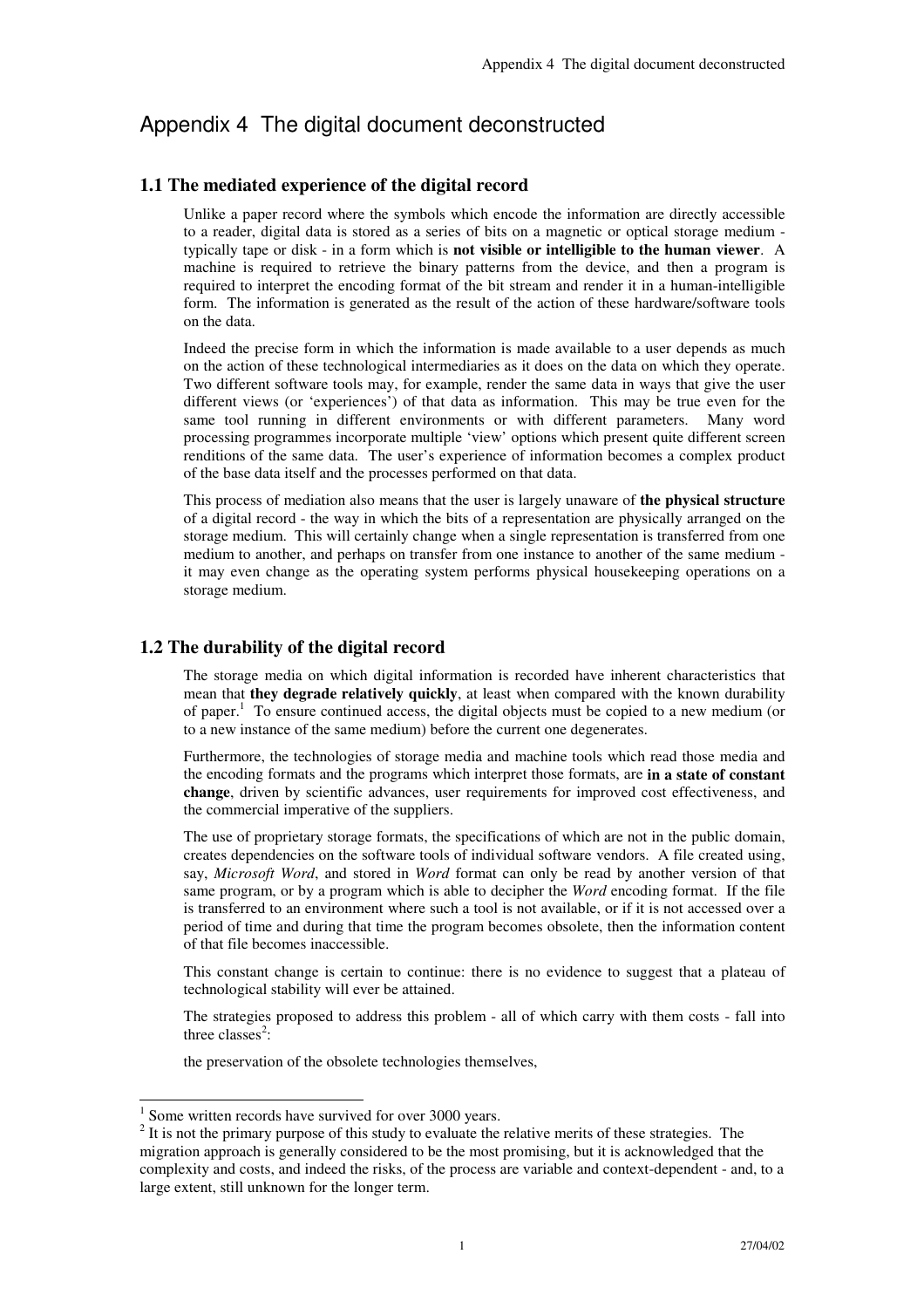the emulation of obsolete technologies,

the migration of digital data to new technologies before the current ones become obsolete.

In short, these twin risks of physical volatility and of technological obsolescence mean that whatever preservation strategy is adopted - the need for active management to ensure preservation is greater than for non-digital records. The lifespan of a (representation of a) record stored in a digital medium can be relatively short, and within that period records must be appraised and, for those identified as worthy of long-term preservation, action must be taken to ensure continued access to the information content of the record.

Indeed, it may become necessary to reassess notions of what is meant by 'the long-term'. If a record is to remain accessible, either as an 'active' record or as an archival one, for a period of time during which technological change has an impact then these issues become significant.

For paper, the lifespan of the record is determined principally by that of its physical medium, and that can be estimated, assuming that some basic environmental safeguards are in place. However, it is extremely difficult to predict with certainty a maximum period for which a digital record might be considered to be 'safe' from the threat of technological obsolescence. In contrast to the paper domain, the risk is not a simple function of the time elapsed since the record was created, but a product of many independent variables. In the worst case, access to the information content of a digital record may be at immediate risk if it happens to be created shortly before its encoding format becomes obsolete.

Faced with such a threat, it is tempting to suggest that one solution is to 'de-digitise', to create printed renditions of the records for the purposes of preservation. Leaving aside the costs of physical storage space which such a strategy implies, it is increasingly the case that there are elements - possibly significant elements - of the 'user experience' of the digital record which are lost when the record is rendered in printed form. For example, the printed rendition of a database with a Web interface will not reflect the users' experience of entering data and therefore it will be impossible for them to be certain from the printed rendition that this was 'the form' they filled in. This raises the important issue of surrogacy and the definition of what is meant by 'original' in the digital order.

#### **1.3 The representation and the record**

Quite apart from the prospect of migrating a record from one format to another to ensure continued accessibility through time, it is quite probable that, at any one point in time, the requirements for the use of a digital record may dictate that representations of that record exist in **multiple encoding formats**. This may be true even within the active life of a record. For example, a format which meets the requirements for the generation of high quality printed output might not be suitable as an object for a sophisticated automated analysis of its content and different access devices and output media may require different output formats. In the case of the preparation of text for publication the digital version will include complex markup to drive the typesetting process which is not only useless but causes confusion if the text is analysed digitally.

These requirements - for multiple representations at any one point in time, and for the migration between media and formats through time - have a more profound significance for the management of the digital record. The content of a paper document is recorded on a specific storage medium and is never separated from it. The management of the content has been bound to the management of that (initial, 'original') medium: that single 'representation' **is** the record (though there may be circumstances in which a surrogate is used in preference to that original).

In contrast, the digital record may be created on one device and medium, but it is almost certainly **transferred to many different physical devices and media** during its life. It may be **transformed into different encoding formats** for storage, and rendered to a user in still further media and via other intermediate formats.

Consider the example of a matriculation form. In the paper order, the completed form itself constitutes the permanent record. In the digital order, however, the digital object which is created through the immediate action of completing, say, a *HyperText Markup Language*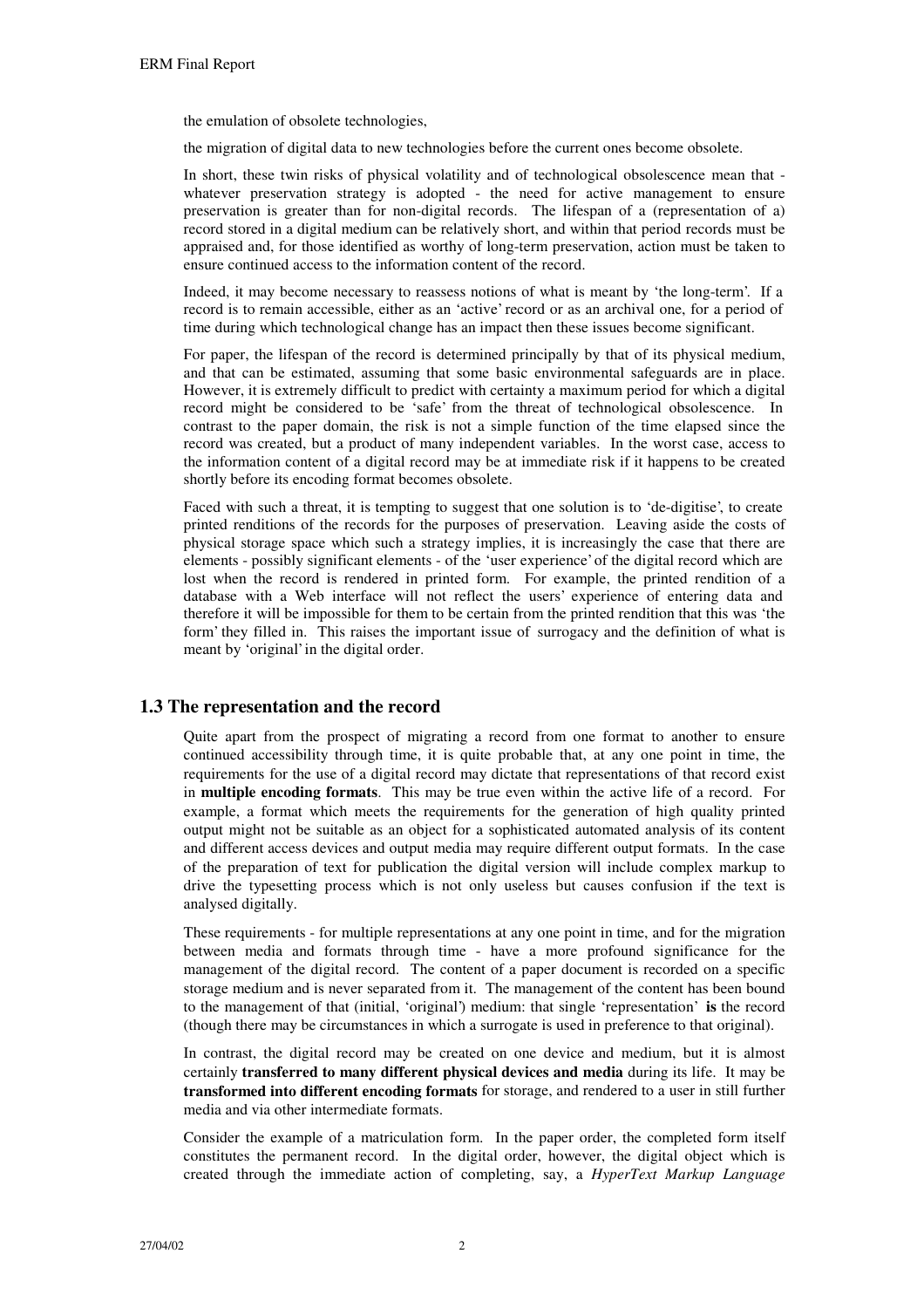(HTML) form has only a transient existence: the HTML form itself serves only as an interface, a means of creating a digital representation - perhaps a record in a relational database - which will itself serve as the basis for other representations later.

None of these individual representations of a digital record is inherently 'better' than any of the others: each meets the requirements of a particular function or use at some time. There is no absolute requirement to make the record available for all time using the same encoding format in which it was initially created, or to continue to reproduce exactly the 'user experience' of all the manifestations in which it was distributed and used. The record is the information (including its context), not one specific representation or rendition of that information.

However, the representations are the real objects that must be managed. In the most general sense, the transformation of one representational form into another is carried out in order to make the information content more 'useful' - which may encompass a whole range of purposes, from increasing its durability, to improving the cost-effectiveness of its management, to enhancing access to the record's information content. All such transformation processes, however, carry with them the risk of loss of some part of the information content of the input object, or of the 'functionality' which is associated with it. In some cases, such loss may be considered acceptable for the context of use - for example, the transformation of a document from a word processor representational form which can be edited to a read-only delivery format may be considered perfectly acceptable - even desirable - if the use context is that of read-only exchange. It has also been argued that transformations can increase the information content of a record. 3

This separation of the medium and the message, of representation and record, for the digital document means that the challenges involved in persuading others of the trustworthiness of a representation of a record are different from those encountered when dealing with a paper record. Because the paper record is permanently bound to its medium, such concerns tend to focus on the integrity and authenticity of that medium; in the digital domain, where information can be copied, transferred, transformed and manipulated so easily (and **indeed must be copied and transformed if it is to survive**), they must extend to the **processes** which generate the representations of the record. Although this is sometimes the case on paper (for example the notorious case of the bogus Hitler diaries), it is a last resort rather than the first.

#### **1.4 The ubiquity of the copy**

l

Almost any 'use' of a selected representation of a digital record involves the making of a copy in some way. If a user accesses a representation which is held on a networked server, a copy of that representation is transmitted to their client computer, and indeed multiple users could perform the same action simultaneously on that same representational form. 'In the digital world, I share with you a file that has the same properties as the file I have - the original, as it were. Now I have it, and you have it, too.<sup>4</sup> Like the requirement for multiple representational forms, this is a significant and fundamental challenge to assumptions and expectations shaped by practice in the paper world. Indeed, it can be argued that there are no 'originals' - certainly no unique items - in the digital domain whereas in the paper order 'my' copy is 'my' copy and 'your' copy is 'yours'. Providing both versions are preserved, a third party can identify the contributions to the construction of the document. This process can clearly be seen at work in paper files which bring together various versions of documents with contributions that can be attributed to different hands. This is self-evidently not so in the digital order were documents are regularly passed digitally between individuals who make changes and alterations but often

<sup>3</sup> Lynch, Clifford, 'The Integrity of Digital Information: Mechanics and Definitional Issues', *Journal of the American Society for Information Science* 45(10): 737-744 (1994).

<sup>4</sup> Clifford Lynch, cited in Smith, Abby, , 'Authenticity in Perspective', in *Authenticity and Integrity in the Digital Environment* (Council on Library and Information Resources, May 2000). Available at http://www.clir.org/pubs/abstract/pub92abst.html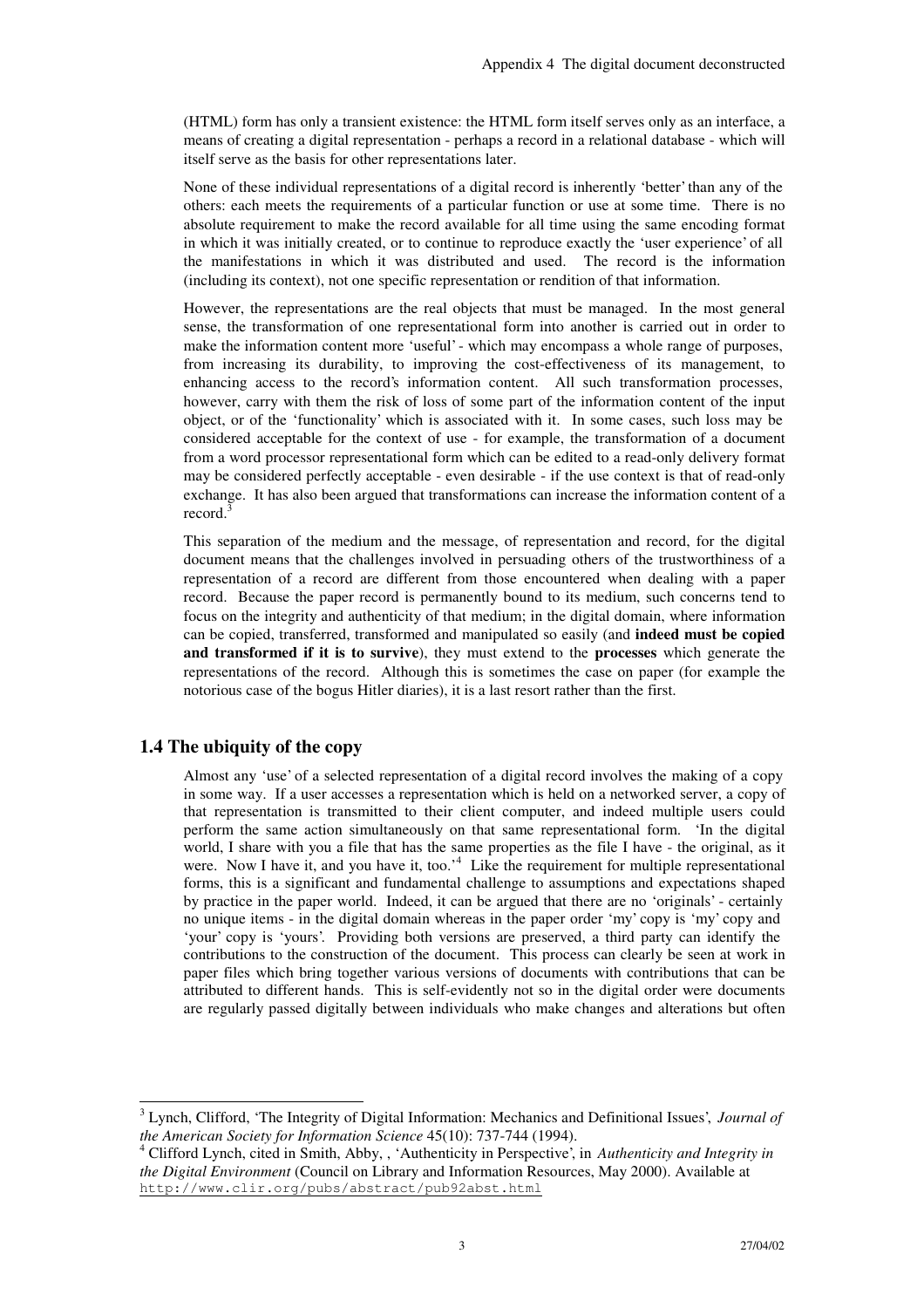without any means of identification unless the necessary processes are in place. This has important ramifications for management of information in the digital order. 5

# **1.5 Integrity and authenticity**

A claim that an object has **integrity** is an assertion that it has not been corrupted over a period of time. Assertions of **authenticity** encompass a broader set of claims which support the proposition that the object is what it purports to be: they might include claims that it was created at a specified time by a named agent. A digital representation of a record will only be accepted as legitimate evidence of an activity if it can be shown with a high level of confidence that it is what it claims to be - it is authentic - and it has not been altered - it has integrity.

One proposed technological answer to the problem of checking the integrity of a representation of a record has been the application of 'digital signatures' 6 . Digital signatures employ encryption and public key infrastructure technologies to bring together three pieces of information:

some information derived algorithmically from a digital object (which for the case of a digital record would be a specific representation of that record), sometimes described as a hash or digest,

some information unique to an individual agent,

a time stamp.

This resulting composite unit - a digital signature - establishes an assertion of the state of the object by the agent applying the signature at a specific time. A user of the object, at some later point in time, can create their own digest from the object. Assuming they have access to the public key of the initial signatory they can compare this new digest with the previous digest that formed part of the digital signature: **any mismatch highlights the fact that the object has been altered since the initial digest was created**. 7

This form of integrity check is based on the concept of testing copies of digital objects for 'bitfor-bit' equivalence. However, this becomes quite insufficient in the context of an approach to the management of the digital record that is based on the premise that different representations of that record will be created at different points in time. The digest, which is algorithmically derived from one representational form, can not be compared with that derived from another representation of the record because there is no bit-level equivalence between the two digital objects.

As suggested above in the discussion of transformation, the question that must be addressed is that of the 'intellectual integrity' of the record. In particular of how to verify the extent to which the multiple representational forms accurately convey to the user the **significant** information of the record as it was initially created. Lynch expresses this in terms of checking that different representations all capture the same 'abstract essence' of the record, and proposes an approach based on 'canonicalisation', by which a digital representation of this 'essence' is created and all other representations can be algorithmically validated against that.<sup>8</sup> He acknowledges, however,

http://www.clir.org/pubs/abstract/pub92abst.html  $\overline{6}$  Good general introductions to Pulbic Key Technologies are to be found at:www.iplanet.com/developer/docs/articles/security/pki.html and www.pgpi.org/doc/pgpintro/

l <sup>5</sup> See Levy, David M., 'Where's Waldo? Reflections on Copies and Authenticity in a Digital Environment', in *Authenticity and Integrity in the Digital Environment* (Council on Library and Information Resources, May 2000). Available at

 $\overline{7}$ This brief discussion will leave aside the problem that the user's confidence in the outcome of this test can only be as high as their confidence in the initial signature itself: that they trust that this is the signature associated with the initial object by the creator or custodian (rather than a substitute), that the public key used to decrypt the signature does indeed belong to the individual who purports to own it (rather than the supplier of the substitute), that they trust the apparent value of the time stamp etc.  $8$  Lynch, Clifford, 'Authenticity and Integrity in the Digital Environment: An Exploratory Analysis of

the Central Role of Trust', in *Authenticity and Integrity in the Digital Environment* (Council on Library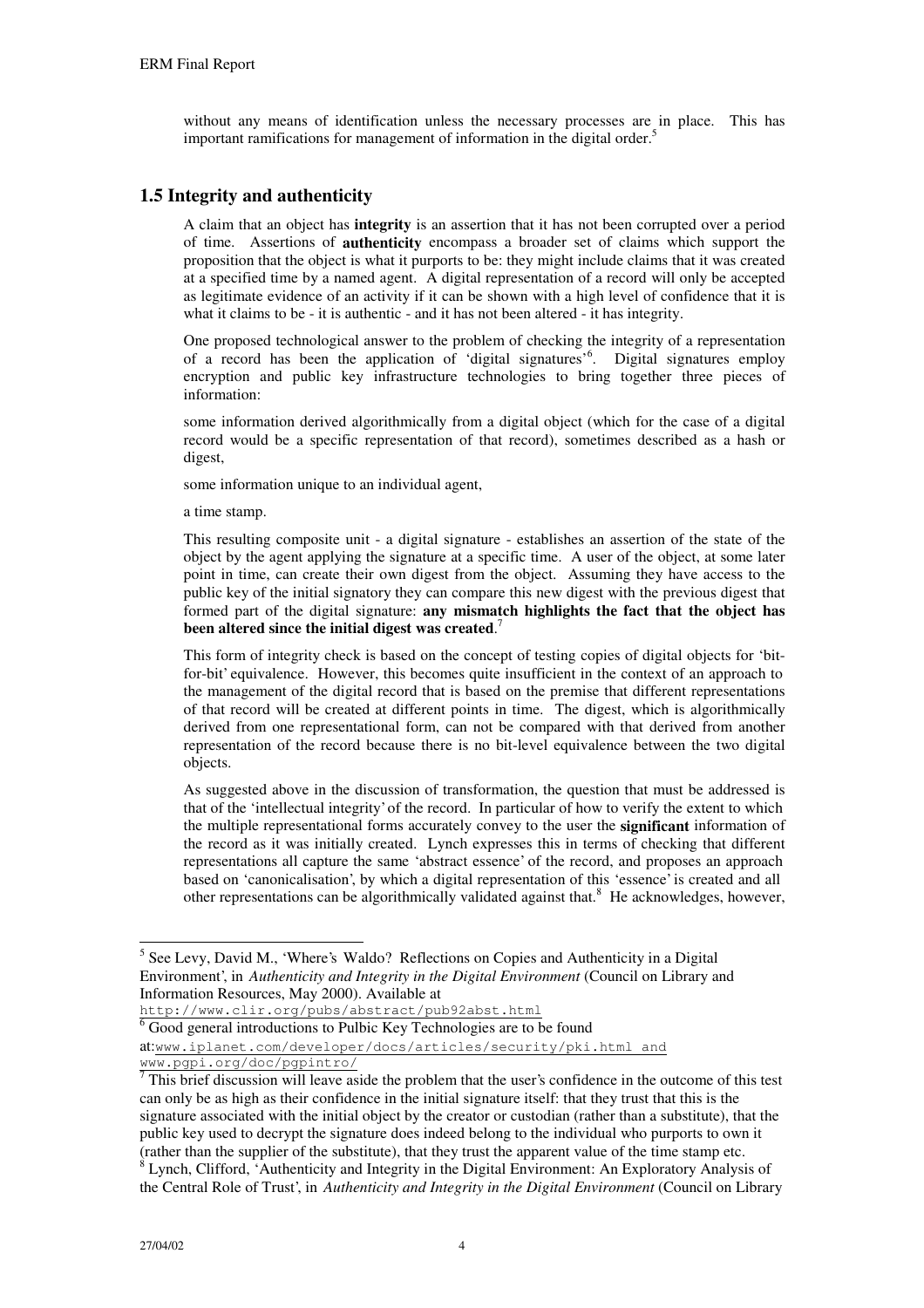that not only are there practical difficulties in implementing such a verification procedure but also that there is an absence of clear agreement on what characteristics constitute the 'essence', the 'canonical form', since that set of characteristics varies depending on the class of object. This is well understood in the physical order in that there is wide agreement among scholars of the canonical forms of different objects, whether they be archives, printed books or images.

The capacity to test other claims of authenticity must also withstand the complexities arising from the multiple representation case. Rather than the simple assertion that 'the digital object A was created by agent X', the claim becomes 'this digital object B was created from digital object A by a process P and digital object A was created by agent X'. In this scenario, it becomes critical that the stored representations of a record are supported by descriptive data ('metadata') which details explicitly - amongst many other things - the relationships between the multiple representational forms.<sup>9</sup>

These issues are critical as much litigation (for example, that concerning negligence) centres on the integrity, authenticity and completeness of the record. If a claimant can challenge the 'evidence', then the defender's case will fail irrespective of whether 'negligence' has actually occurred. Increasingly, external bodies (for example the Financial Services Authority – FSA) have powers to audit the processes surrounding the creation and preservation of records as a guarantee of integrity.

#### *1.5.1 Record content*

Since the record is to serve as evidence of an activity, the information content must be a reliable reflection of that activity. The reader of a record must be able to have some confidence that this was the case at the time of record creation and continues to be the case. The degree to which a reader considers a record to be reliable depends largely on the trust they place in the procedural (not only technical) controls which conditioned the creation of the record and its subsequent use, storage and management.

In the paper order conventions have evolved over centuries to address this problem. A royal seal carries power but only gives greater authenticity than that of a bishop if the controls that surround its application and use provide greater authentication. Monarchs relied on chancellories out of which most archive services were to grow. Letters have a clearly recognisable form which reassures the reader that it is what it purports to be and a style and vocabulary which defines its purpose. In the committee papers (encompassed by the project) the same is largely true and the final agreed minute is customarily signed off by the convenor as a 'true' record. The minutes are then entrusted to the secretary whose duty it is to preserve them and prevent any subsequent alteration. Such documents are then usually locked up so only a select few have access to them and so, in theory, the opportunity for tampering is limited.The degree of this fiduciary protection will depend on the significance of the minute. For very important minutes security in the physical order can be elaborate with locked volumes stored in safes. The important element in this procedure is that authentication is provided by someone other than the creator, who should have been party to the event and acts as their recorder. The custodian has a fiduciary responsibility to protect the physical representation but not necessarily to verify the content. Replicating such procedures in the much less secure digital order is fraught with practical, technical and legal difficulties.

#### *1.5.2 Record context*

-

The value of a record, regardless of storage medium, derives not only from its information content but also from its context, from the circumstances of its creation and use. Archivists refer to this as the 'diplomatic' of the record and some information experts have adopted this

and Information Resources, May 2000), especially pp 37-38.

http://www.clir.org/pubs/abstract/pub92abst.html Lynch, Clifford, 'Canonicalization: A Fundamental Tool to Facilitate Preservation and Management of Digital Information', *D-Lib Magazine* 5(9) (September 1999). Available at

http://www.dlib.org/dlib/september99/09lynch.html

 $9^9$  See section 2.3.2 below for further discussion.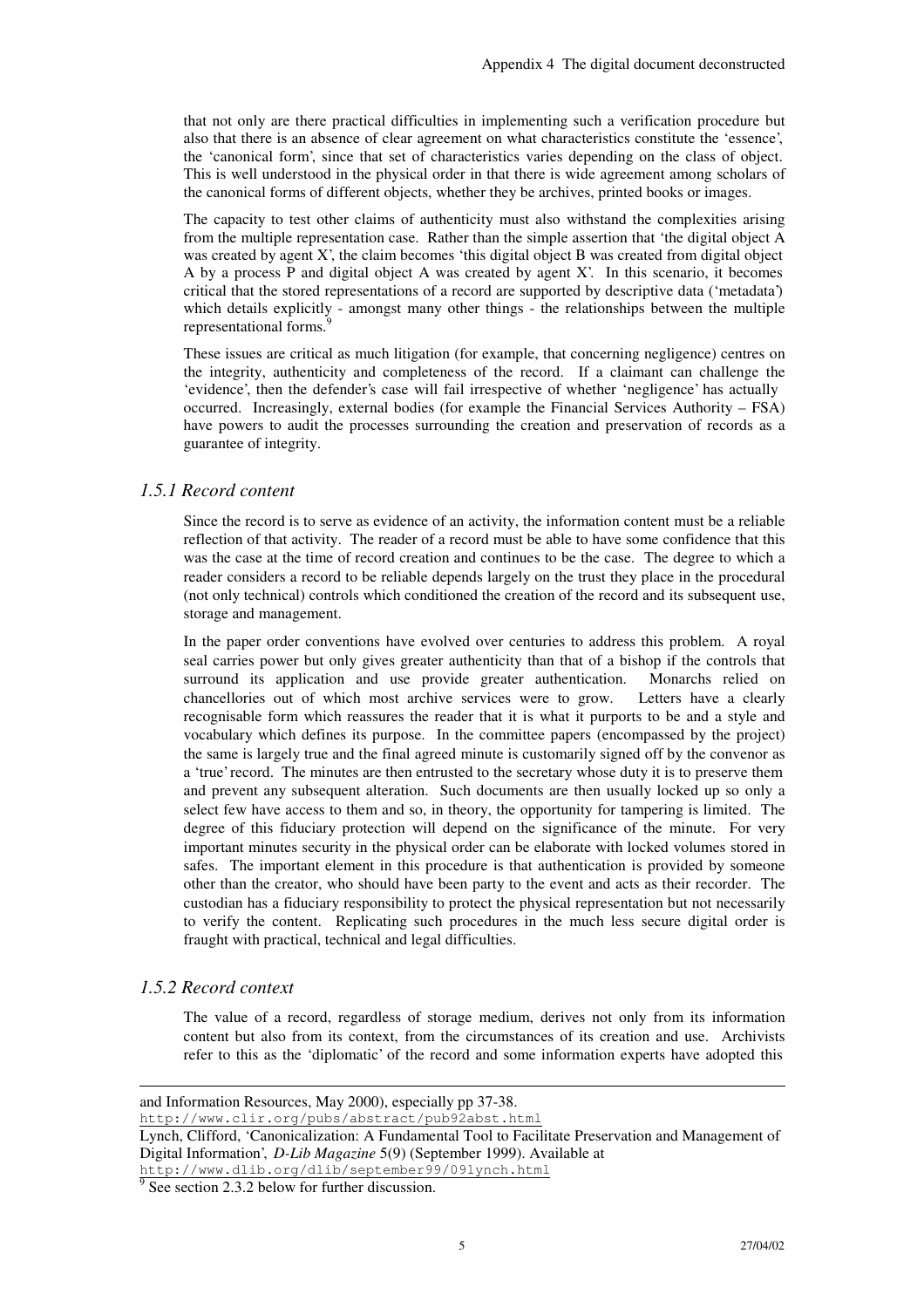term. The record serves as evidence only if (amongst other requirements) its context can be described. Much of this information deals with relationships, between the record (or the activity it describes) and individuals or organisational bodies, or between the record and organisational functions, or between records.

Much information regarding the creation and use context of a paper document is recorded explicitly, either as part of the document content itself or as additions to that content. It may be in the form of annotation or labelling of the record itself or as supplementary description held separately and linked to the record as part of the record-keeping system.

Some contextual information, however, is conveyed implicitly through aspects of physical structure (for example colour of paper may carry a significance which is not explicitly recorded in another way) and particularly through physical context (for example physical juxtaposition with other records). For a digital record, physical structure and physical context will no longer be a constant **and all contextual description must be recorded explicitly**.

For example, relationships between paper records may be created by bringing them into juxtaposition in a physical file. In the digital domain, such strategies might be mirrored in the location of individual records within a hierarchical file store directory, the structure of which is designed to correspond to the structure of the paper file system.

However, in the digital domain, the physical structure and physical context of a record is liable to change through time. It may be possible to formulate the requirement that the physical file store arrangement should be preserved. However, such a strategy presumes that a user viewing that physical arrangement at some point in the future (if indeed they view the arrangement as a whole at all) will interpret it in the same way as its creator intended. What is significant in this example is not really the directory structure itself, but the logical relationships which it is being used to convey. To preserve the full contextual description in the digital domain, such relationships must be recorded explicitly. In the paper world surrogates are often made of documents so that copies can be placed in the files to which they relate. This may be considered unnecessary in the digital world but in that case the document which will undoubtedly relate to different subjects and areas of activity must be extensively cross referenced if the logical relationship is to be preserved. For example a letter commissioning a new building will have implications for finance, planning, the customer, contractor and so on.

A cautionary note is required with regard to this example. It must be emphasised that it is only a **possibility** that physical arrangement within a filestore conveys information about context. It is not **necessarily** the case, and it would be quite incorrect to make the assumption that because two objects shared a physical location, they had some logical relationship.

A corollary of this is that logical relationships can be created between entities which are physically quite separate, and a record may be part of multiple logical relationships without the requirement for multiple copies placed in separate files or folders. Many commentators view this possibility as an advantage of the digital order. The existence of relationships in the digital domain may be conveyed by techniques quite other than physical arrangement. For example, an HTML document may present a list of hypertext links to a set of documents, which are scattered across many physically separate servers, in a manner designed to communicate to the reader the existence of relationships between those resources.

Of course, such contextual information may be - and often is - lost in the course of the life of paper records unless it is explicitly captured, but in the digital domain, the risks are increased by the fact that physical structure and context are so much more volatile.

## *1.5.3 Contextual description and metadata*

This contextual description is a small subset of what is broadly described as **metadata**, information about the data. Many discussions of metadata, particularly in relation to the World Wide Web, concentrate exclusively on its role in 'resource discovery', that is, being able to locate information of interest. However, the class of contextual information described above, while potentially useful to aid discovery of a record, serves also to provide a more complete understanding of that record and its use once it has been located. Indeed, several different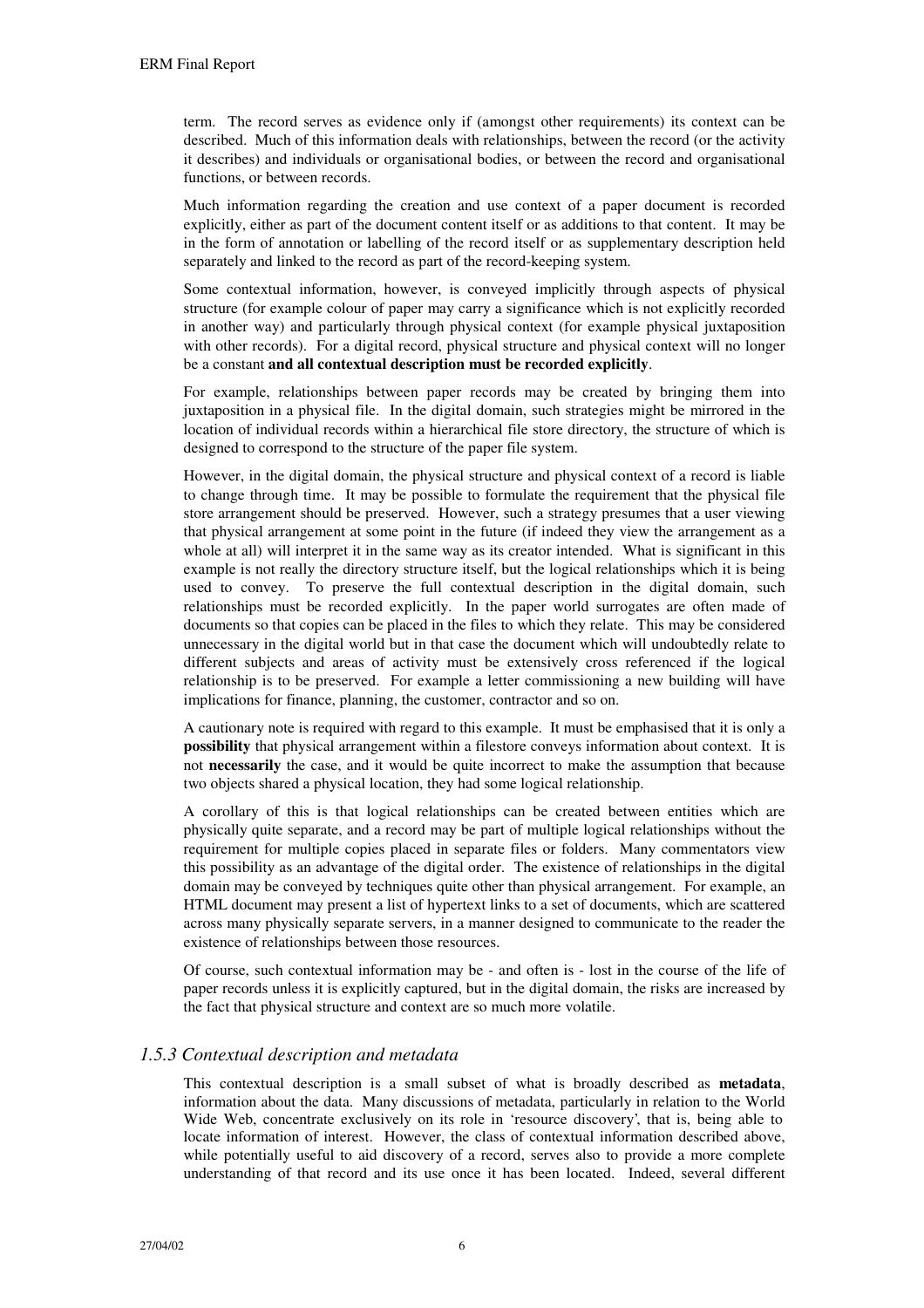classes of metadata are required to perform the many functions associated with the management and preservation of the digital record, from the physical management of its representations (to answer questions such as, 'what program is required to view this object?'), to the documentation of the history of the record and its representations (when it was created, stored, transformed etc.) through to indications of access and use rights and restrictions.

The set of metadata properties required depends on the functions to be performed. The values of metadata are assigned at different points in time: some will be assigned at record creation and will remain associated with the record from that time on; additional properties will be assigned, or the values of existing properties amended or extended, to record significant actions performed on the record. 10

In the paper order, failure to capture metadata explicitly at record creation and to retain it can perhaps be compensated for by the work of the records manager/archivist to uncover and record that context retrospectively. The fact that in the digital order so much of that contextual information is 'implicit' makes such a task potentially more difficult in the case of the digital record. For example when an email attachment is read the software package usually arbitrarily ascribes a filename which has nothing to do with either the original filename or the content. If however the document is received with embedded metadata then this problem is obviated.

Metadata may be embedded in a representation of a record or recorded separately and associated with it. Context of use may dictate that some metadata properties are both embedded within a representation and stored separately. For example, if an institution's Intranet server is indexed by a program which can exploit the presence of structured metadata property values within the 'meta' elements of HTML documents, it is eminently sensible to ensure that those properties (which would be useful for resource discovery purposes) are embedded in the HTML representations of the record. However, the fact that metadata must be preserved throughout the transformations to which the record may be subjected dictates that such metadata should be maintained as a separate but related digital object. The long-term management of the metadata object itself may require that it undergoes transformations from one representational form to another, independently and asynchronously of any transformations of the record and representations which the metadata describes. Understandably these processes are both complex and consequently expensive and the Records Manager needs to be aware of the cost / benefits.

#### *1.5.4 Record structure*

l

The structure of a record is the way in which the component parts are brought together to form a whole. A description of structure is concerned with distinguishing and with establishing relationships between those parts.

#### 1.5.4.1 Physical and logical structure

Documents are composite artefacts, parts of which both the author and the reader identify and manipulate. In the paper domain, perhaps the most easily identifiable structure is that a document consists of a number of pages, or a series of volumes each containing a number of pages, but this 'physical' view of structure makes sense only in terms of a rendition of the document in one particular medium. By contrast the 'real' physical structure of a digital record - the way in which the bits of a representation are physically arranged on the storage medium is irrelevant to the reader.

Another 'level' of physical structure is that physical structure which is manifested to the reader when the document is rendered. This physical structure is dependent on the format or medium in which the document is rendered to the reader. For example, the notion of the 'page' ceases to

<sup>&</sup>lt;sup>10</sup> Establishing precisely what set of metadata properties is necessary for the effective management and long-term preservation of, and continued access to, a digital record is a considerable challenge. The ERM project has made use of two metadata schemas: the *Recordkeeping Metadata Standard for Commonwealth Agencies* (National Archives of Australia, 1999), and the Cedars project's recently published proposal for a generic metadata framework for preservation *Metadata for Digital Preservation : The Cedars Project Outline Specification* (Cedars, 2000), intended to support the functional requirements described by the *Reference Model for an Open Archival Information System*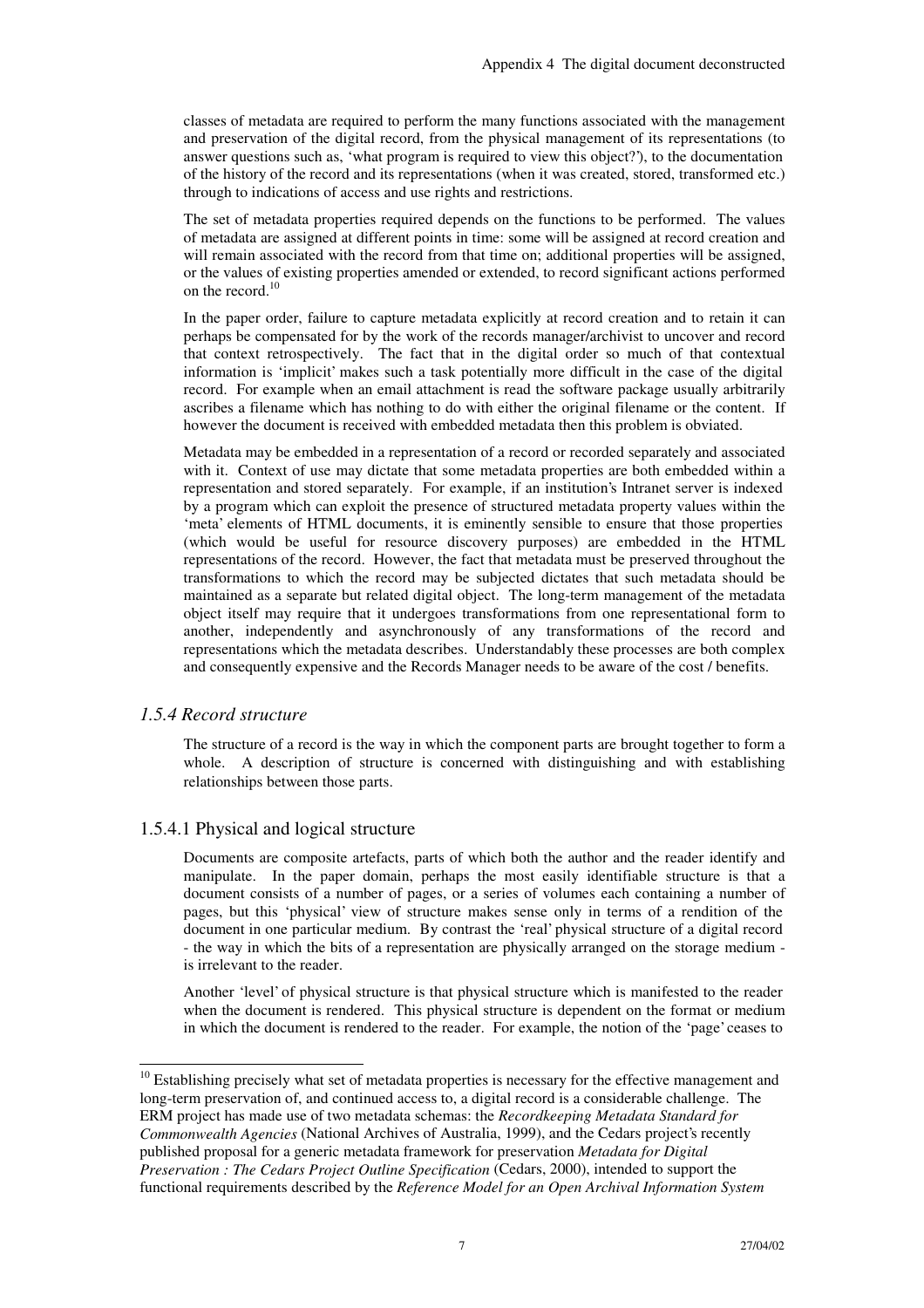have meaning when a document is delivered on the screen as a single continuous scrollable window, as is the case with the Web browser display of an HTML representation, and screen display features such as HTML 'frames' may permit the concurrent display of multiple component parts of a document in a manner which does not have a direct analogue in the paper rendition.

Although the physical structure of the record may be contingent on the context of use, the record has a 'logical' structure that remains constant across these different renditions.

Logical structure - often of considerable complexity - clearly exists in documents: a book may be divided into chapters and sections, an article into sections, which in turn contain sub-sections, paragraphs, lists, captions, footnotes, and so on. But most documents created using tools such as word processors do not contain explicit descriptions of that structure. There is usually no label attached to a piece of text stating that it is a title. In spite of this, authors are able to communicate complex information about structure to human readers of a document.

#### 1.5.4.2 Structure and presentation

The key to this process is the use of a commonly understood set of **presentational** conventions to convey cues about structure. The authors apply formatting to the text not at arbitrary points, but in order to differentiate structurally distinct component parts of the document (and to establish correspondences between structurally similar parts). They make two decisions: first they classify the piece of text as an element type (section heading, author name etc.), and then they select and apply formatting appropriate to that element type in accordance with an implicit or explicit set of presentational conventions.

These conventions are dictated by context - a range of factors that might include the constraints of an authoring tool, the requirements of a delivery medium, the guidelines of a publisher, 'tradition', even personal preference. For example, a poorly sighted reader might prefer to represent all documents in a large font size and a traditional typesetter will never use half points. Some authoring packages automatically capitalise after a full stop even if it makes no sense to do so for example in abbreviations (e.g.). In such cases even if the authoring package has been set to ignore such conventions subsequent transformations may reinstate them. The reader actually performs a complex interpretation to establish information about structure that the author wishes to communicate from the presentational cues that they employ. If the cues are misused (or the reader does not share a common understanding of the author's conventions), or they are corrupted at some point in the course of the transmission of the document between author and reader, then there is the possibility that the structure is not communicated as intended.

The use of presentational conventions is related to the medium in which the document is rendered, and perhaps even to the functionality of a class of software tools used to perform rendition to that medium. Some presentational conventions make explicit use of physical characteristics of a medium, such as the insertion of 'hard' page breaks to separate logical divisions of a document. As noted above, a page makes little sense in terms of a continuous scrollable display; while a columnar text layout may be appropriate in a printed 'newspaper' style rendition, it would seem unusual - inconvenient even - on a small screen display; and the difference in font sizes of headings and text may be rather more pronounced for screen display than for print. It could certainly be argued that the rendition of cross-references in the form of hypertext links which can be traversed by user action creates a significantly different experience from a printed footnote containing a 'see also' note.

The reader's 'experience' of a digital record is a product not only of the content of a representation of that record but also of the action of a software tool on that representation, and the result of that action is conditioned by parameters whose values may be beyond the control of the author or distributor of the record. In the case of a typical networked client-server environment, the author can make available a representation of a record on a server. If the server is available only to a defined user constituency (as may be the case for an organisational Intranet, for example), the author may be able to make some reliable assumptions about the range of software tools which that user constituency has at their disposal and which they might employ to view that record. The author can not, however, know how individual users may adjust the values of parameters in their separate executions of the same viewer program. The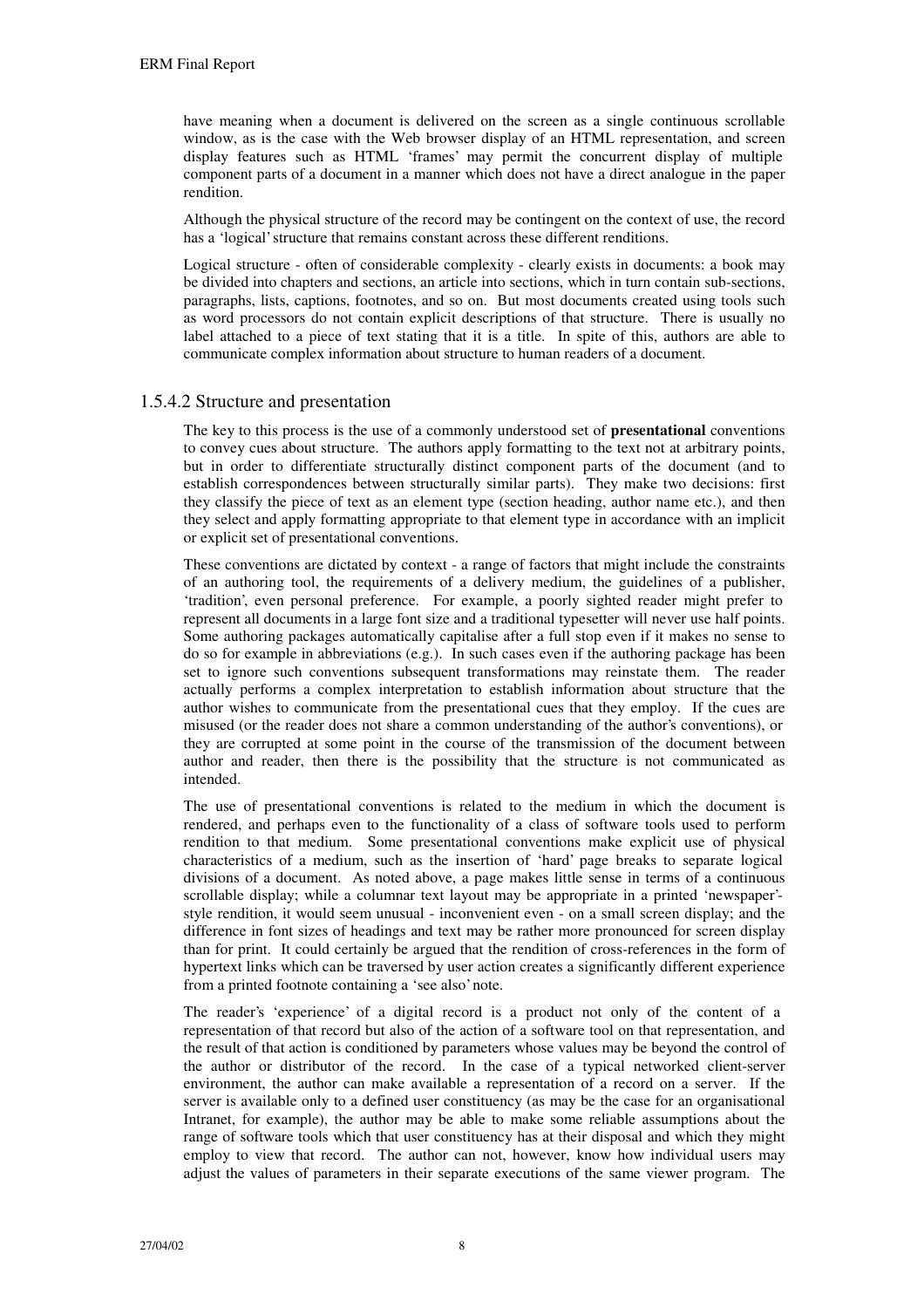potential for variations in the values of these parameters means that it is not possible to predict with certainty that the presentation of a document experienced by a reader will correspond exactly to the expectations of the author, and that it is quite possible that two readers of the same representation at the same moment in time will experience differences in its presentational form. A good example is the reader who uses a global command to change the point size which will render the document either longer or shorter than the original and can also result in the removal of logical formatting.

However, although these different 'use contexts' of the same document may generate or employ (or even require) **different** sets of presentational conventions, those conventions are used to convey the **same** logical structure.

In short, it can not be emphasised too strongly that **the presentation of a document is not the same as the structure of the document**. Presentation provides a means of communicating information about logical structure. Indeed it is the logical structure of a document which determines presentation (in conjunction with other factors such as limitations of the rendition tools and the inherent constraints of the target medium, and also perhaps aesthetic considerations). And **it is this logical structure of the document-based record - rather than the specific conventions used to communicate that structure within a single use context**  which must be preserved. This can easily be seen by comparing different editions of some published works - the cheap paperback edition will have the same logical structure as the initial hardback edition but will have a completely different representational form.

An approach to the preservation of the record which accepts the premise that both the physical structure in which it is stored and the presentational form in which it is viewed will vary represents a significant break from the practice and expectations associated with the preservation of the paper record.

It also requires that this logical structure - which is communicated from author to reader only indirectly through context-dependent cues - **is described independently of the changing physical structure and presentational conventions**.

#### 1.5.4.3 Separating structure and presentation

Presentational conventions will vary depending on the medium in which a representation of a document is rendered.

It is also frequently the case that the means by which presentational characteristics are created in a given display medium is dependent on the particular software used to render the document. This is the case because programs such as word processors implement formatting by embedding in the content of the document instructions to format sections of text in a specified way, and those embedded instructions employ a coded form which is specific to that authoring/formatting program (the specification for which is rarely in the public domain). Thus the representations created by such tools are typically limited in two ways: they incorporate presentational conventions appropriate for a single output medium, and they require processing by a single software tool. This can be illustrated by the fact that one word processing package will not read a document created in another without transformation unless it has been saved in a common exchange medium such as .rtf or ASCII where there is no embedded formatting. Another is the way in which MS Word sometimes arbitrarily removes formatting if a block of text is pasted between documents.

These disadvantages of such 'procedural markup'<sup>11</sup> systems were recognised as long ago as the 1960s, in the context not of preservation over time but of the exchange of documents between the processing systems of commercial publishers. The solution they proposed was the use of

j

<sup>&</sup>lt;sup>11</sup> Markup is simply text that is added to the data content of a document in order to convey information about it. Procedural markup consists of instructions to an agent (traditionally, a human typesetter, now more usually a computer program) to perform some process on the data, typically to format a piece of text in a certain way.

The 'classic' work in this area is: Coombs, James H., Allen H. Renear and Steven J. DeRose, 'Markup Systems and the Future of Scholarly Text Processing', *Communications of the Association for Computing Machinery* 30/11 (1987). Available at

http://www.oasis-open.org/cover/coombs.html